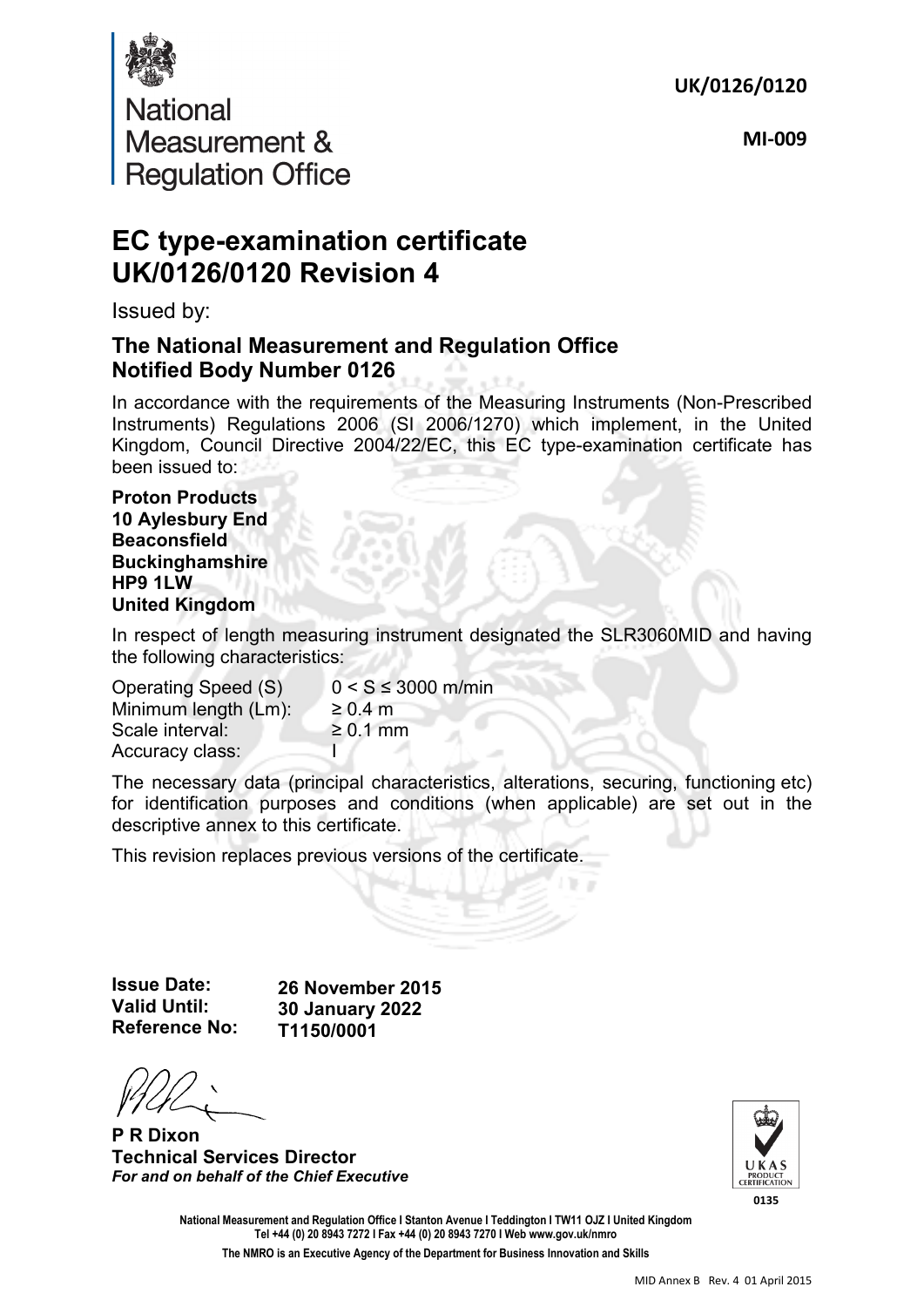# **Descriptive Annex**

#### **1 INTRODUCTION**

This pattern of length measuring instrument incorporating a non-contact laser Doppler speed & length gauge designated the SLR3060MID, is used for the determination of the length of rope-type materials (e.g. cables, bands etc.) during feed motion of the product to be measured. The instrument is also suitable for the determination of the length of, ropes, tubes, hoses, thin film, sheet and other web type materials not including textiles. The instrument consists of an SLR3060MID speed and length gauge and depending upon the application may also include an infeed arrangement and outfeed arrangement.

#### **2 FUNCTIONAL DESCRIPTION**

#### **2.1 Construction**

#### **2.1.1 Mechanical**

The SLR3060MID is a Class 3B laser based measurement instrument housed in an IP 67 cast aluminium enclosure.

The SLR3060MID is integrated with an infeed / outfeed arrangement which may include guides (a typical example is shown in Figure 8), which align the product to be measured within geometric constraints relative to the SLR3060MID (Figure 9) and also stabilise the measured product against vibrations.

The infeed / outfeed arrangement, which may consist of a motor driven roll, spool or drum, shall also ensure that the product is measured unstretched and shall ensure that speed of the material is within the range specified in section 3.2.

The SLR3060MID incorporates a laser head-works coupled to an AiG2MID display module (Figure 1).

The SLR3060MID laser window is positioned 300 mm (stand-off), **±** 30 mm (depth of field), from the product to be measured.

Due to the nature of the laser-based measurement, there is no physical contact with the material

#### **2.1.2 Electrical**

The SLR3060MID gauge is provided together with the AiG2-MID interface display and is connected together with the provided DB9 connecting cable. The nominal supply voltage for the SLR3060MID is +24 Vdc (Minimum 16V / Maximum 28V) which may be provided by the optional Proton PSU-BOB power supply unit.

**2.1.2.1** The PSU-BOB is a combined gauge power supply and data junction box, which includes a laser enable key switch, and is connected via the DB25 cable to the DB25 interface port on the SLR3060MID.

#### **2.2 SLR3060MID LASER Gauge**

The SLR3060MID (Figure 2) provides non-contact measurement of the length of material moving through the intersection region of its laser beams, utilising laser surface velocimetry, and is designed to work in applications where the material to be measured moves at speeds up to 3000 m/min. The SLR3060MID gauge has the ability to measure in both positive and negative directions.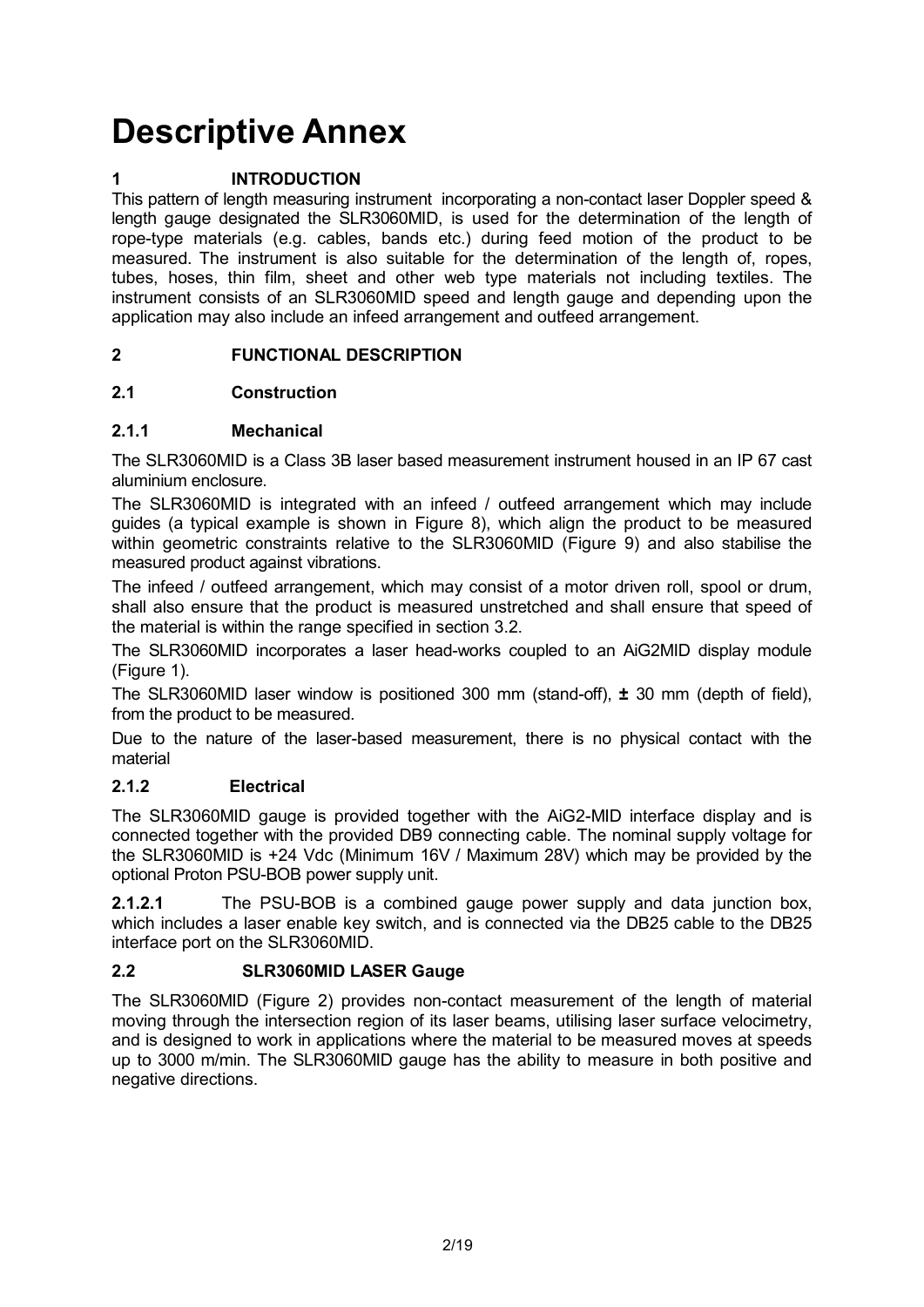The front of the gauge body has the following LEDs:

- **PWR:** indicates red if gauge power is provided to the unit, or is not lit if there is no power,
- **i-BUS:** indicates green if communication is online, or red if communication has failed, it is not lit if there is no communication or there is an i-BUS failure.
- **CAN**: flashes green if communication is online, or flashes red if communication has failed. Not lit if no CAN bus communication or no CAN bus failure.
- **EIP:** indicates yellow if communication is online, or is unlit if there is no Ethernet IP communication.
- **GR**: indicates green [constant] if reading level is OK, flashing if level is low or not lit if no readings detected (or gauge power is off). Constant red if LASER temperature is too high or too low.
- **LASER** status: Lit if LASER diode active, flashing if LASER temp is "autoadjusting or LASER shutter is closed whilst LASER diode is on, or is not lit if LASER is off (diode not active).

#### **2.3 AiG2MID display module**

The AiG2MID display module (Figure 3) is attached by a cable either mounted directly to the SLR3060MID gauge, or remotely using an extended cable.

The screen of the display module indicates the velocity and length of the material moving under the beam of the LASER, and has icons to indicate the status of:

- relays 1 and 2 (e.g. open/closed),
- **the gauge, and**
- **the signal quality (via an indicator bar).**

The screen is also used to indicate system error messages.

The display module is also fitted with membrane keypad having 4 "navigation keys" and 4 press button keys. The functions are shown in Figure 4.

#### **2.4 Access levels**

There are 2 levels of access to the parameters:

- User level LOCK/UNLOCK
	- Admin level LOCK/UNLOCK

These levels allow access to the following:

| <b>ITEM</b>                             | User<br><b>LOCK</b> | <b>User</b><br><b>UNLOCK</b> | <b>Admin</b><br><b>LOCK</b> | Admin UNLOCK        |
|-----------------------------------------|---------------------|------------------------------|-----------------------------|---------------------|
| <b>Basic page (speed</b><br>and length) | Read only           | Read only                    | Read only                   | Read only           |
| <b>Preset length</b>                    | Read only           | Read / Write                 | User Level                  | <b>Read / Write</b> |
| <b>Interface</b>                        | Read only           | Read only                    | Read only                   | Read / Write        |
| <b>Communication</b>                    | Read only           | Read only                    | Read only                   | Read / Write        |
| <b>Gauge ID</b>                         | Read only           | Read only                    | Read only                   | Read only           |
| <b>Product info</b>                     | Read only           | Read / Write                 | User Level                  | <b>Read / Write</b> |
| <b>SLR</b> gauge info                   | Hide                | Hide                         | <b>Hide</b>                 | Read only           |
| <b>Factory info</b>                     | Hide                | Hide                         | <b>Hide</b>                 | Read only           |

**Table 1 - Access Levels**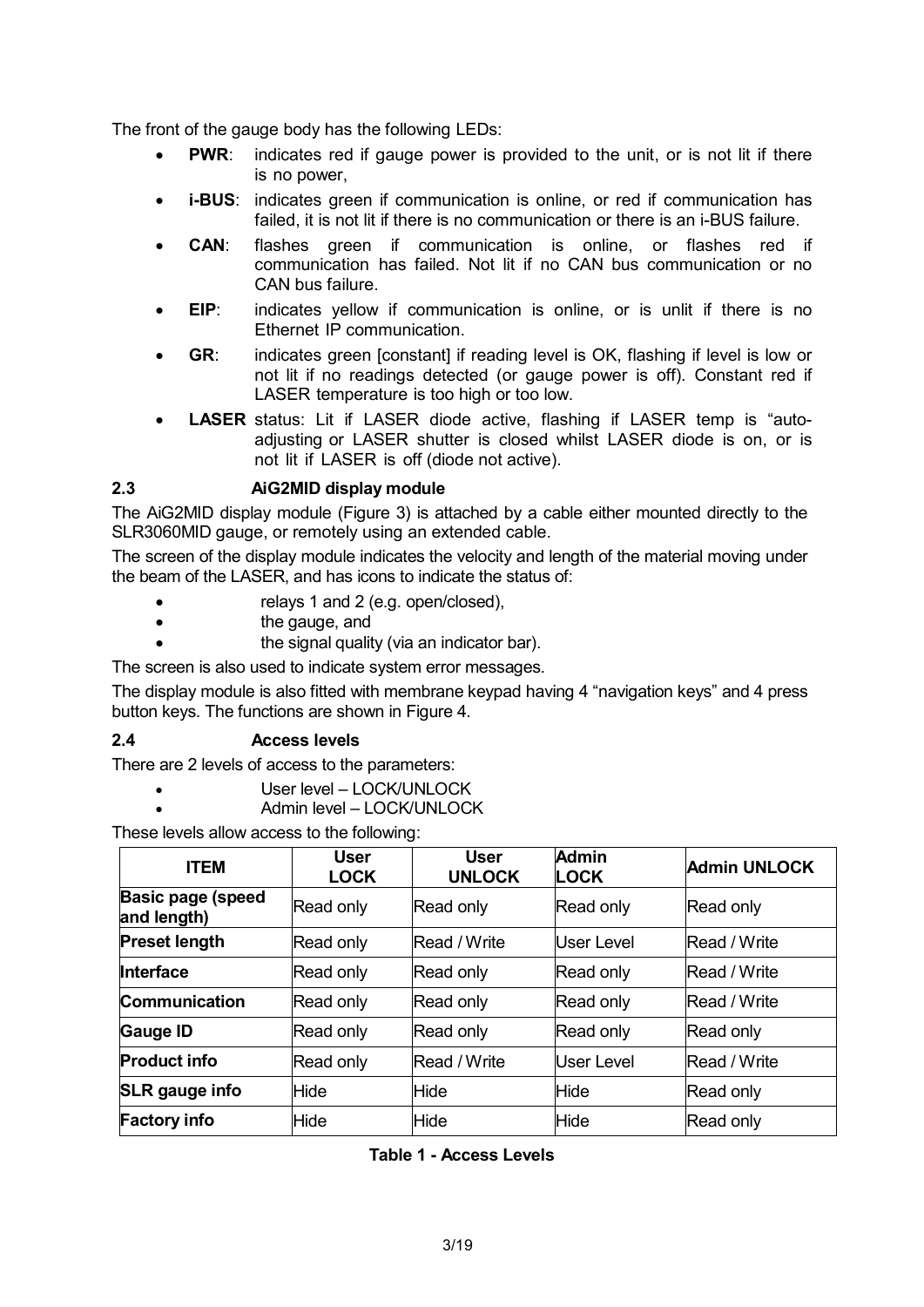**2.4.1** For some special applications where the products are highly reflective, or have a unique surface structure, certain internal filters may require specialist adjustment. In this case the manufacture may access the set up, via a unique and protected password, to make specialist on line adjustments.

#### **2.5 Input / Output connections**

**2.5.1** The top of the SLR3060MID has the following connections:

- DB9, **PRINTER**
- DB9, **i-BUS**
- DB9, **CAN** (SLR3060MID LASER Gauge to AiG2MID display module)
- DB25 **INTERFACE**
- Earthing stud

**2.5.2** The SLR3060MID gauge can provide a number of outputs, which are referred to in product manual. The Pulse Outputs on the DB25 connector of the gauge are:

- Quadrature pulse output 1 ( pins 18, 19, 20 and 21)
- Pulse output 2 (pins 22 and 23)
- Both pulse outputs have end user configurable pulse rates and a maximum frequency of 1MHz whilst maintaining an equal mark-space ratio.
- If any pulse output rate is configured by the end user to a value other than the default value, then a warning message will be displayed on the AiG2MID display on power up and the user will be prompted to confirm these pulse rates are correct.
- The pulse outputs may be used to drive cutting and/or printing equipment as part of the integrated system. It is important to ensure that the selected cutting or printing equipment pulse inputs are compatible with the SLR3060MID pulse outputs and can respond to the SLR3060MID in a synchronised manner, otherwise timing issues can occur. The SLR3060MID product manual provides further information (currently Ref:SLR3060MID issue 1j).
- The pulse outputs may be used with or without an industrial PLC system. If the instrument is installed and connected to an industrial PLC, then it is essential to ensure there are no program or cyclic delays during operation of the equipment.

#### **2.6 Installation**

**2.6.1** Detailed information on installation and operation of the SLR3060MID is contained in the product manual.

**2.6.1.1** The SLR3060MID gauge window must be installed 300mm from the product being measured – this is known as stand-off and is an inherent part of the product specification.

There is a depth-of-field tolerance of 60mm but for best results the nominal distance of 300mm must be maintained (see Figure 7). For installations and products where this distance may vary it is essential to incorporate some form of adjustment to cope with product size variation.

| Gauge head type | Stand-off distance (distance from laser window<br>to measured product) | Depth of field   |
|-----------------|------------------------------------------------------------------------|------------------|
| SLR3060MID      | 300 mm                                                                 | $160 \text{ mm}$ |

#### **Table 2 - Stand-off and Depth of field parameters**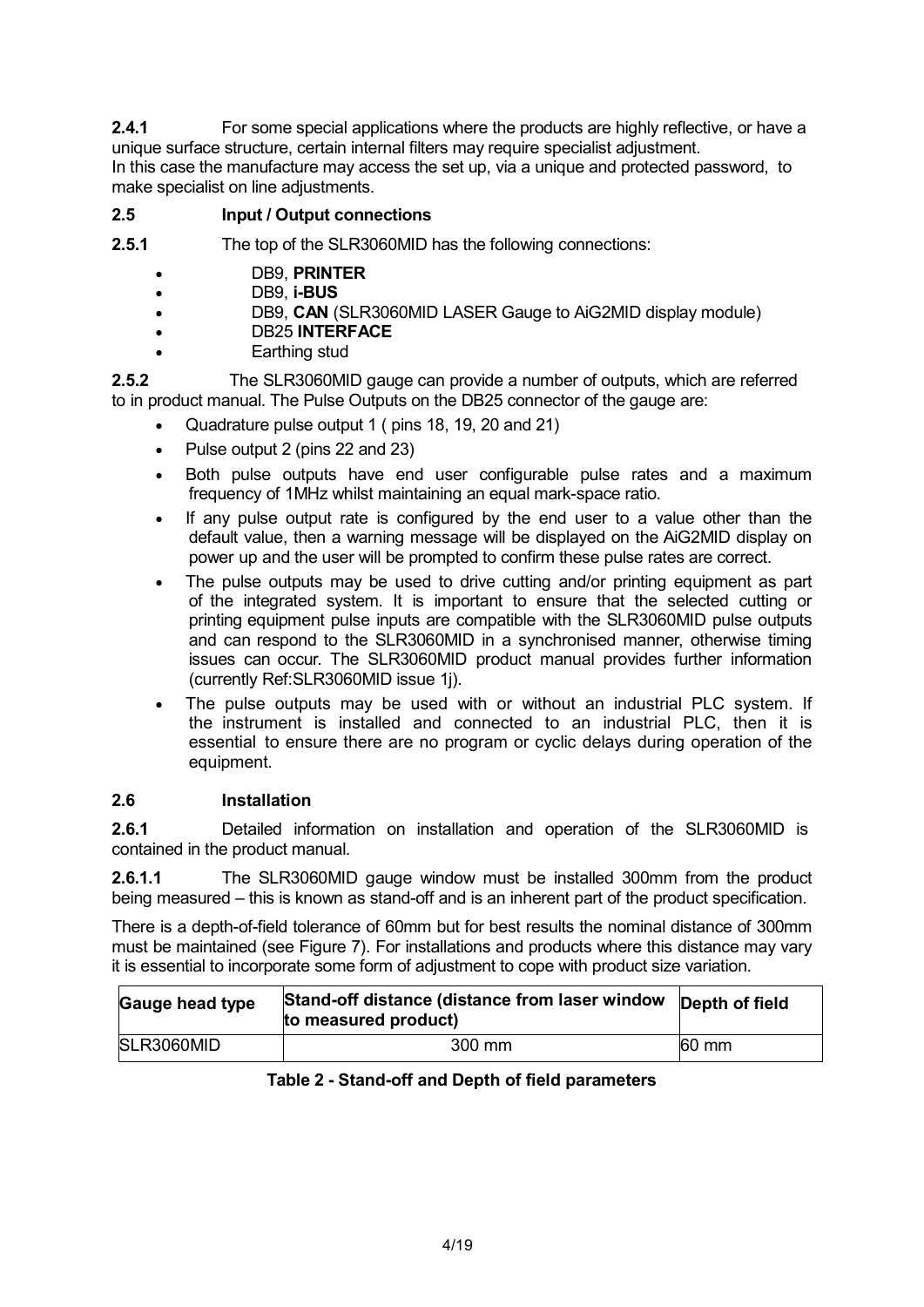It is also important to ensure that the gauge is mounted absolutely perpendicular to the product being measured (see Figure 9). If this is not possible for some reason then mathematical errors may accumulate, which can be accounted for, but it is recommended to avoid this situation. The product manual provides further explanation of the geometrical effects on installation.

| Measured speed = (True object speed) $\times$ cos ( $\alpha$ ) $\times$ cos ( $\beta$ ) |                                   |                       |
|-----------------------------------------------------------------------------------------|-----------------------------------|-----------------------|
| Error angle $\alpha$ or $\beta$ (degrees)                                               | $\cos [\alpha]$ or $\cos [\beta]$ | Measurement error (%) |
| $\overline{0}$                                                                          | 1.000000                          | 0.000                 |
| 0.25                                                                                    | 0.999990                          | $-0.001$              |
| 0.50                                                                                    | 0.999962                          | $-0.004$              |
| 0.75                                                                                    | 0.999914                          | $-0.009$              |
| 1.0                                                                                     | 0.999848                          | $-0.015$              |
| 2.0                                                                                     | 0.999391                          | $-0.061$              |
| 3.0                                                                                     | 0.998630                          | $-0.137$              |
| 4.0                                                                                     | 0.997564                          | $-0.244$              |
| 5.0                                                                                     | 0.996195                          | $-0.381$              |
| 10                                                                                      | 0.984808                          | $-1.519$              |

#### **Table 3 - Compounded roll and yaw cosine error**

The product manual provides further explanation of the geometrical effects on installation

#### **2.7 Product Stabilisation**

Product stabilisation methods may include dual roller systems at either side of the measurement point for wire or similar extruded products, or some form of guiding bed for flat products, adjustable for height, to ensure that different types and thicknesses of products may be easily accommodated. Correct angular alignment of the gauge to the direction of motion of the product is critical for accurate length measurement

Rewind lines where the product is unwound from or wound to a large reel will exhibit traversal of the product; this product traversal will affect both the angle and position of the product relative to the gauge. For this situation, it is recommended that the product is guided in front of the gauge using crossed rollers pair guides located both before and after the gauge.

Regardless of the entry or exit angle of the product, the crossed roller pairs ensure that the product is aligned for accurate measurement by the gauge.

The distance between the outer and inner crossed roller pairs (see Figure 8) is determined by maximum product diameter:

| <b>Product diameter (mm)</b> | Minimum distance between before- and after-gauge crossed<br>roller pairs (distance D)<br>(mm) |
|------------------------------|-----------------------------------------------------------------------------------------------|
| < 50                         | 500                                                                                           |
| > 50                         | 750                                                                                           |

#### **Table 4 - Product stabilisation parameters**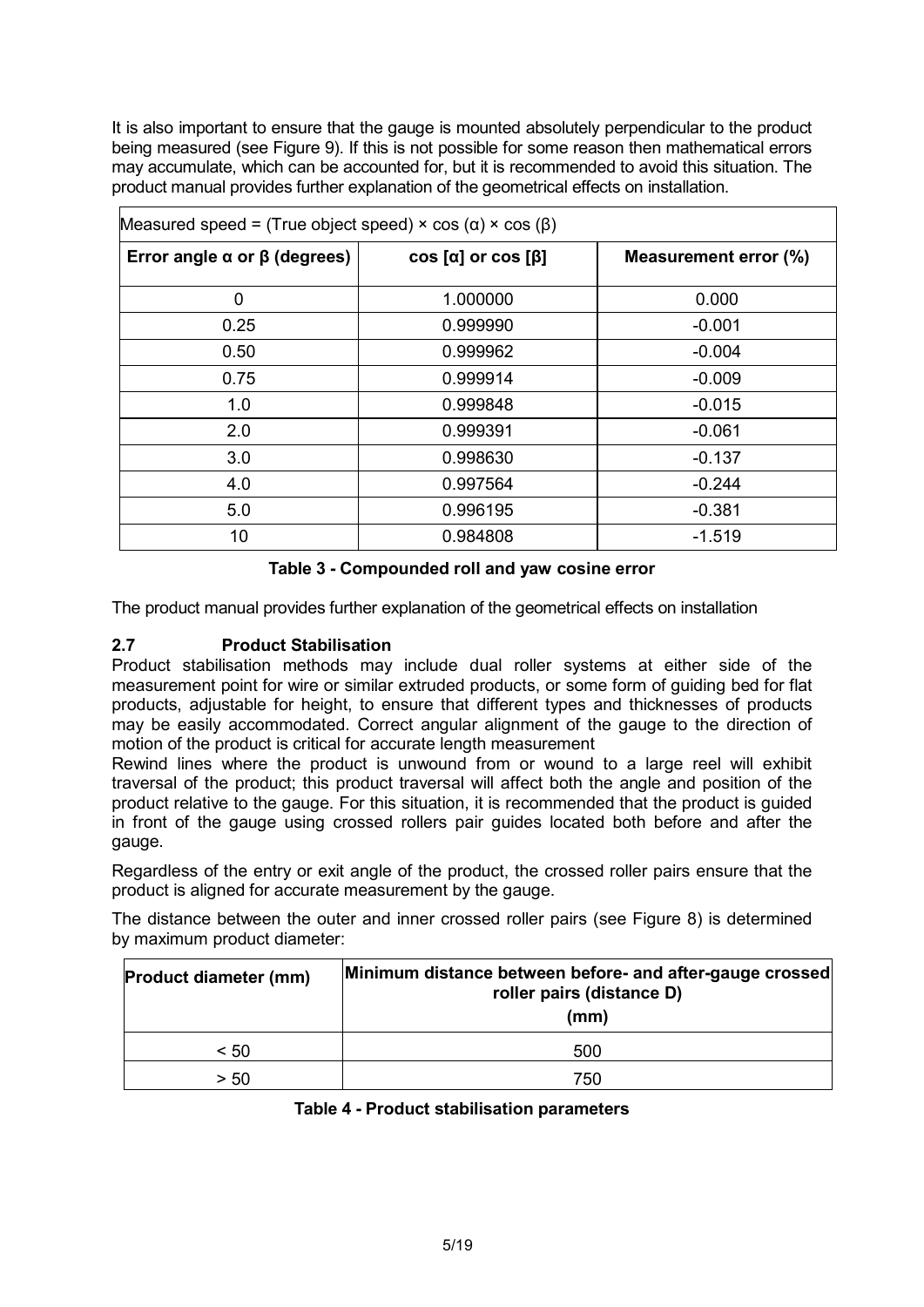#### **3 PRINCIPLE OF OPERATION**

**3.1** The SLR3060MID utilizes two LASER beams, one to the left of centre and one to the right of centre, to create a LASER Doppler fringe onto the surface of the product to be measured. The beams, which originate from the same single LASER source, are collimated and angled so that they cross the plane of the surface of the product to be measured. The light is diffused onto the surface and the receiving optics collect the reflected Doppler signal which is then focussed by a lens onto a photo detector, and then processed to produce the measurement data.

**3.2** The SLR3060MID has the following characteristics:

| Operating Speed (S)               | $0 \le S \le 3000$ m per min        |
|-----------------------------------|-------------------------------------|
| Minimum length (Lm):              | $\geq 0.4$ m                        |
| Scale interval:                   | $\geq 0.1$ mm                       |
| Accuracy class:                   |                                     |
| <b>Standoff Distance:</b>         | 300 mm                              |
| Measurement Depth of Field:       | 60 mm                               |
| Lower & Upper temperature limits: | +5 $^{\circ}$ C to +40 $^{\circ}$ C |
| <b>Climatic Environment:</b>      | Closed, Non-condensing              |
| <b>Mechanical Environment:</b>    | M3                                  |
| Electromagnetic Environment:      | F2                                  |

#### **3.3** The SLR3060MID has the following system specification:

| Maximum LASER Power | 0.040 watt                                |
|---------------------|-------------------------------------------|
| Beam power          | 0.025 watts/beam                          |
| LASER Wavelength    | 0.658 micrometers                         |
| LASER Spot Size     | 3 mm diameter                             |
| Power requirement   | $ 15 - 25 \text{ Vdc}, 30 \text{ watts} $ |

#### **Table 5 - system specification**

#### **3.4 SOFTWARE**

**3.4.1** The software version and date of software release of SLR3060MID and the. AiG2MID are available through the MENU button of the display unit The information is displayed on the instrument using the following procedure:

- (MENU
- o Gauge Identification
- **Gauge** 
	- AiG2MID

The current software version and date of software release for the: SLR3060MID are:

SW Ver.: 1.00

SW Date: 08/11/2011 (in the format DD/MM/YYYY) AiG2MID are:

SW Ver.: 1.00

SW Date: 06/11/2011 (in the format DD/MM/YYYY)

Software identification is via the version number, X.yy, where:

- X indicates a change to the legally relevant s/ware, and requires a change to the type approval certification, and
- yy indicates a change to the non-legally relevant s/ware.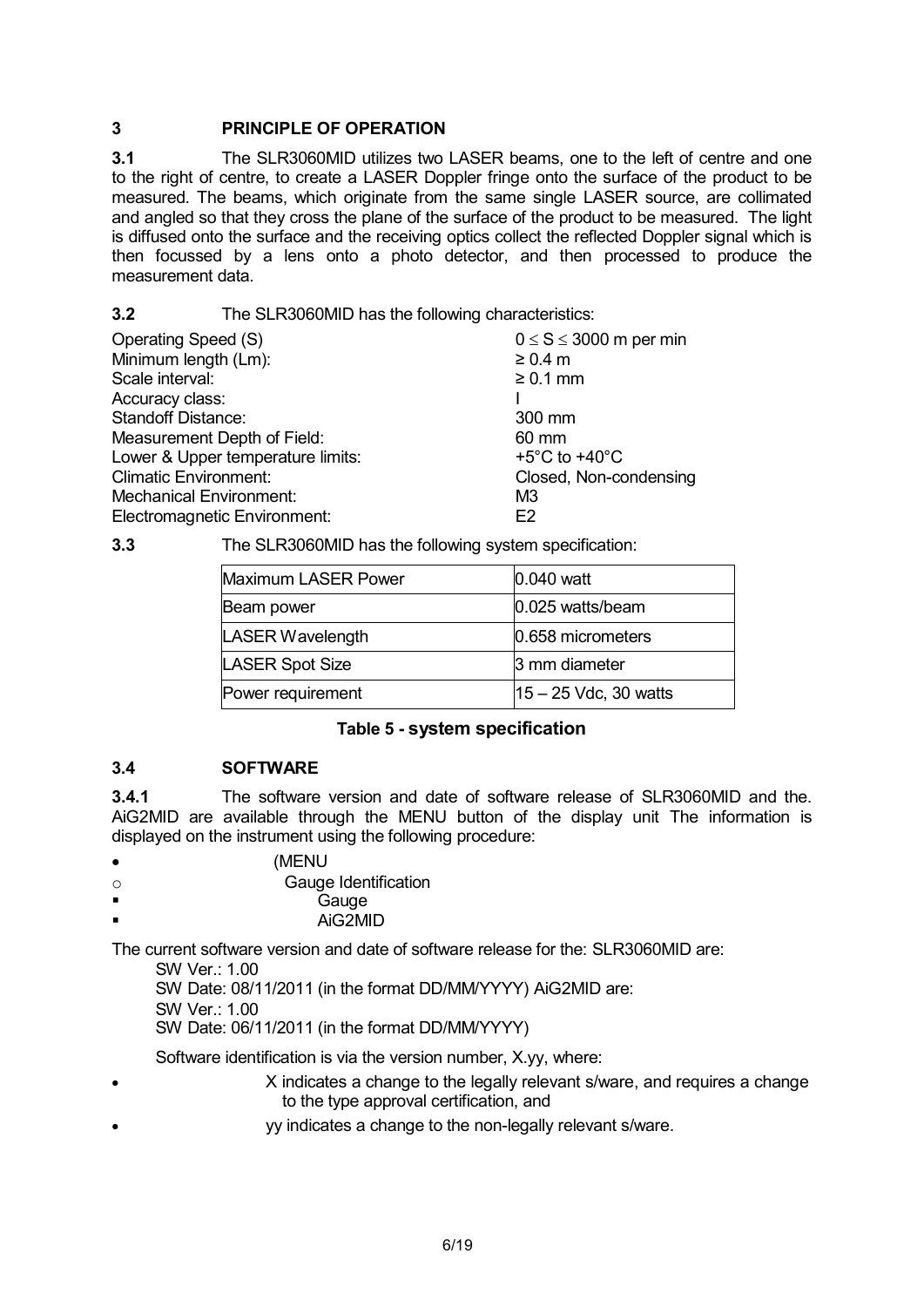#### **3.4.2 Software changes**

Any software change requires destroying the tamper evident seals on the cover of the SLR3060MID and the changing of the EPROM. This operation is carried out by the manufacturer's authorised personnel at an authorized service centre. The action will produce a new SW version number, and SW Date, on the display.

**3.4.3** The SLR3060MID has a built in memory feature. The control board incorporates a clock chip and larger memory. The clock enables the date / time to be stored in the memory. The larger memory enables the measurement result accompanied by information to identify the particular transaction to be recorded.

**3.4.3.1** The stored data can be output to a PC, via a LAN cable connected to the i-BUS interface connection, using the optional PCIS (PC Interface Software). The LAN cable must be fitted with a ferrite, and passing twice through the ferrite.

The stored data contains the following information:

- Length: [length accumulated since the time of the previous length reset]
- Print number: [a unique identification number for each printout]
- Machine number: [assigned via the AiG2MID for the specific production line]
- Product number: [assigned via the AiG2MID for the specific product]
- Gauge serial number: [the serial number of the SLR3060MID gauge
- Date / Time

**3.4.3.2** The PCIS is a software package used to connect the SLR3060MID gauge to a PC via Ethernet to enable the gauge data to be displayed on a PC. The recorded data can only be read and cannot be amended. The data is stored in the memory for 90 days, the first record is then automatically overwritten by the system.

**3.4.3.3** The digital inputs must be connected to a point on the production line which activates two signals

- i. Length Reset
- ii. End of Reel

The output of the measurement result accompanied by information to identify the particular transaction is stored when the "end of reel" signal is received. The "End of Reel" is the point at which the required production run is completed.

**3.4.3.4** Length reset will zero the accumulated length and will be the point at which length can then start to be accumulated.

#### **3.5 Calibration and adjustment method.**

Access to the calibration and adjustment method of the SLR3060MID length gauge is only available to the manufacturer and requires the security seals to be broken to enable access to the internal components.

To determine the correct setup and calibration, it is recommended to run between 3 and 5 identical lengths of product, and check these lengths are within the permitted maximum permissible error (MPE) using a reference standard.

**3.5.1** The SLR3060MID has as part of this certification been assessed as meeting the relative requirements of the Directive. Although not specifically authorised under this certificate, the SLR3060MID is considered suitable for use as a standalone calibration device.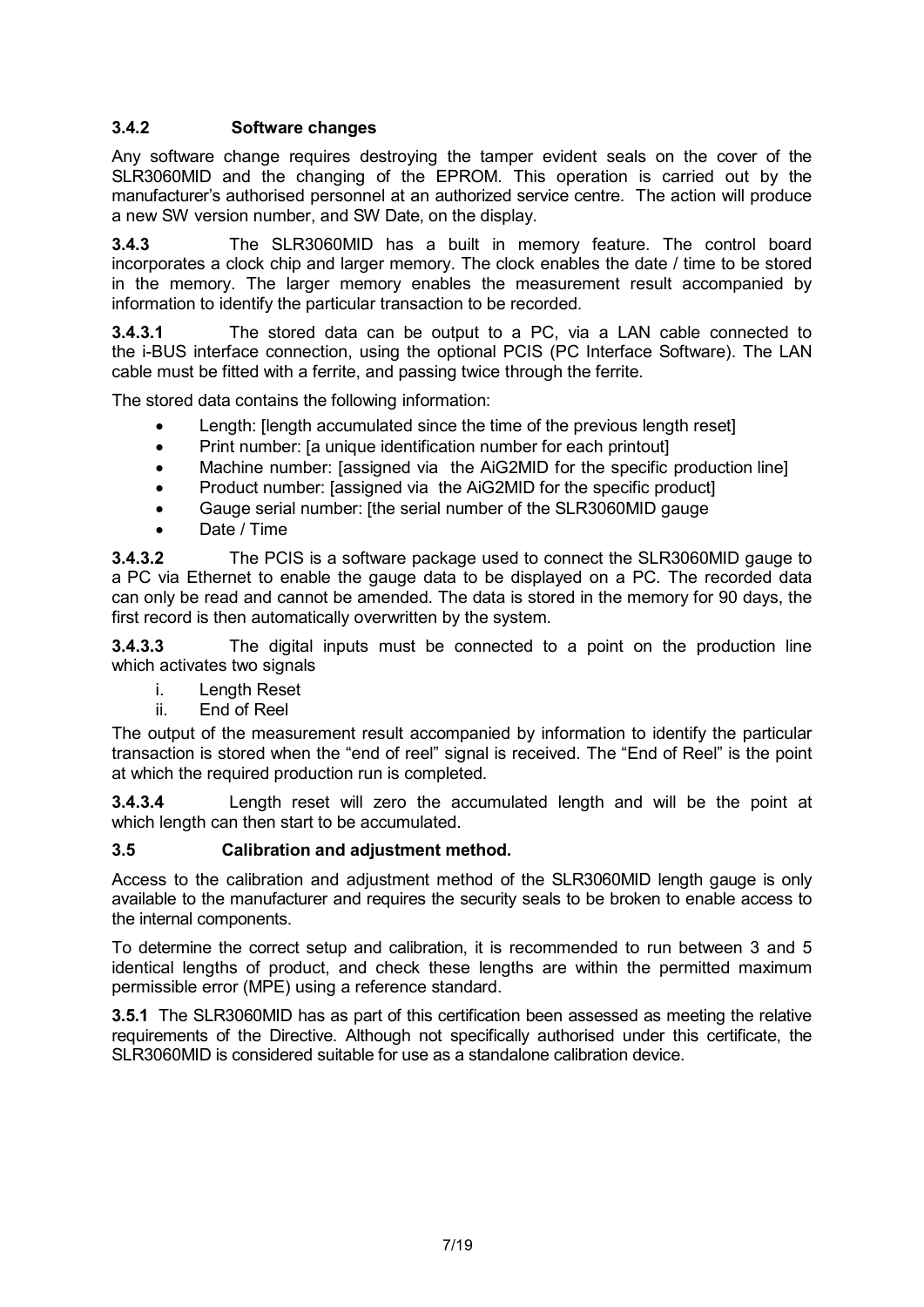#### **4 PERIPHERAL DEVICES AND INTERFACES**

#### **4.1 Interfaces**

The SLR3060MID has the following Inputs/Outputs via the interface:

- 4 digital inputs that can be used to:
	- ° Length reset.
	- ° End of reel (print initiation),
	- ° LASER enable,
	- ° Shutter enable.
- 3 relay outputs
	- ° Preset length 1 reached,
	- ° Preset length 2 reached,
	- ° Low warning of Good Reading (GR) level, less than 60 %.
- 2 pulse outputs
	- ° Output 1: Opto-Isolated quadrature pulse,
	- ° Output 2: Pulse 2 index pulse

#### **4.2 Peripheral devices**

**4.2.1** The instrument may be connected to any peripheral device that has been issued with a parts (test) certificate by a Notified Body responsible for Annex B (MI-009) under Directive 2004/22/EC in any Member State and bears the CE marking of conformity to the relevant directives; or

**4.2.2** A peripheral device without a parts (test) certificate may be connected under the following conditions:

- it bears the CE marking for conformity to the EMC Directive;
- it is not capable of transmitting any data or instruction into the instrument, other than to release a printout, checking for correct data transmission or validation;
- it prints results and other data as received from the instrument without any modification or further processing; and
- it complies with the applicable requirements of Paragraph 8.1 of Annex I
- **5 LOCATION OF SEALS AND VERIFICATION MARKS**

**5.1** Set-up data is stored within the non-volatile memory of the SLR3060MID.

**5.2** The 'CE' marking, supplementary metrology marking and certificate number are located on the instrument enclosure. The markings shall be impossible to remove without damaging them. The certificate number may also be stored in the "Gauge Identification Parameters" and displayed using the procedure in section 3.4.1.

The markings and inscriptions shall fulfil the requirements of Paragraph 9 of Annex I of the Directive 2004/22/EC.

**5.3** Components that may not be dismantled or adjusted by the user will be secured by either a wire and seal (Figure 5) or tamper evident label and securing mark.

At the final installation, the interconnecting data wires may also be lockwired – see example in Figure 10. The securing mark may be either:

- a mark of the manufacturer and/or manufacturer's representative, or
- an official mark of a verification officer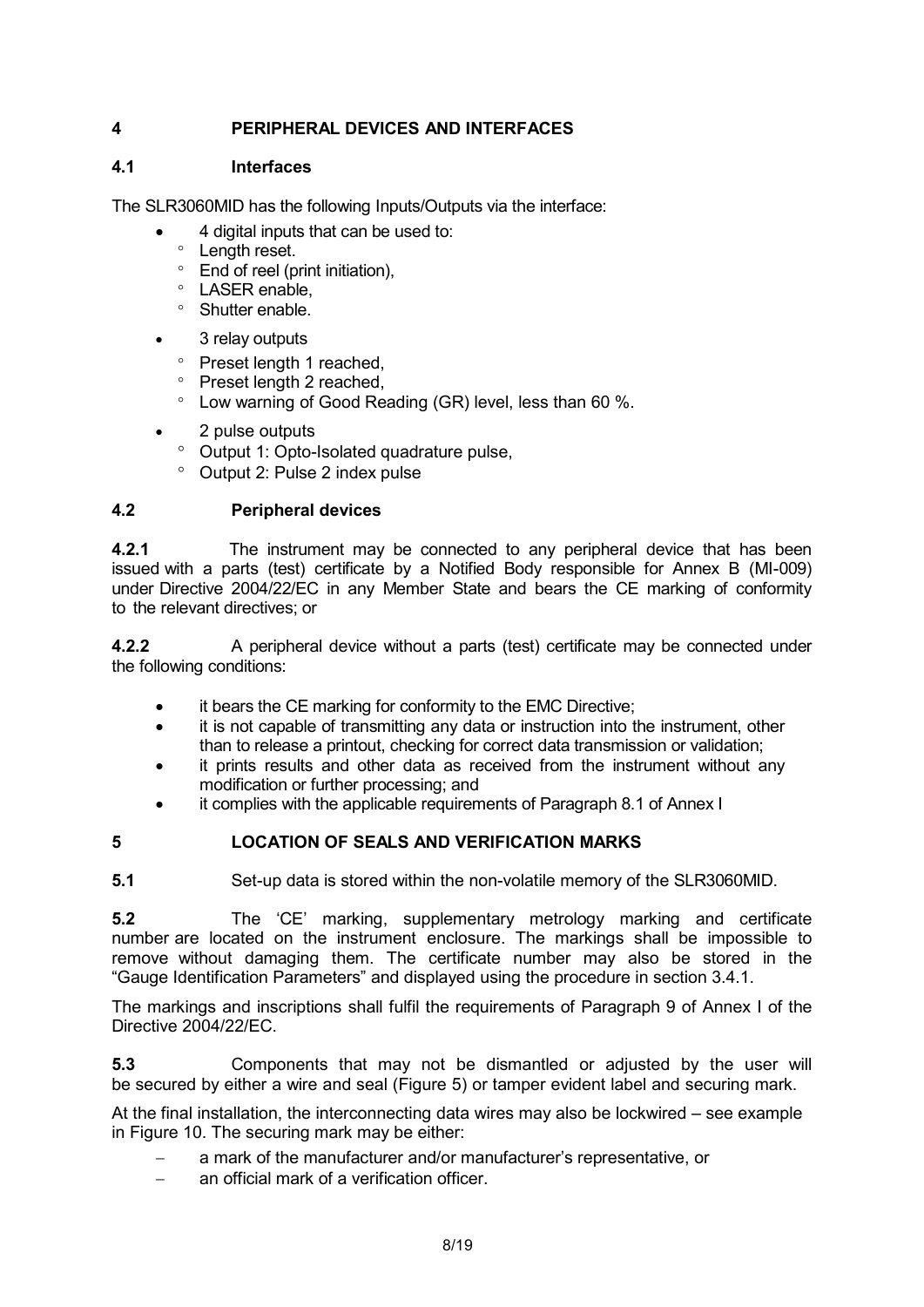#### **6 APPROVAL CONDITIONS**

The certificate is issued subject to the following conditions:

- **6.1** Legends and inscriptions
- **6.1.1** The instrument bears the following legends:
	- 'CE' marking
	- Supplementary metrology marking
	- Notified body identification number
	- Accuracy class
	- Manufacturers mark or name
	- Type examination certificate number
	- Operating Speed (S)
	- Minimum length (Lm)
	- Scale interval.

**6.1.2** The instrument is not approved for the measurement of textiles,

characterised by the characteristic factor "K" for the stretchability and force per unit area.

**6.1.3** Where:

- the measurement is non-repeatable and;
- the measuring instrument is normally intended for use in the absence of one of the trading parties.

the measuring instrument shall record by a durable means the measurement result accompanied by information to identify the particular transaction.

#### **7 AUTHORISED ALTERNATIVES**

**7.1 Having a printer that satisfies the requirements of section 4.2.** 

**7.1.1** The printer is configured to produce a printed report with the following information:

- **EXECUTE:** Length: [length accumulated since the time of the previous length reset]
- Date / Time

Plus (where required)

- Print number: [a unique identification number for each printout]
- Machine number: [assigned via the AiG2MID for the specific production line]
- Product number: [assigned via the AiG2MID for the specific product]
- Gauge serial number: [the serial number of the SLR3060MID gauge.

**7.1.2** The output of the measurement result accompanied by information to identify the particular transaction is sent to the printer when the "End of Reel" signal is received. The "End of Reel" is the point at which the required production run is completed and the reel, or end of length report can be printed.

**7.1.3** In the event of printer disconnection, the AiG2MID will display an error message.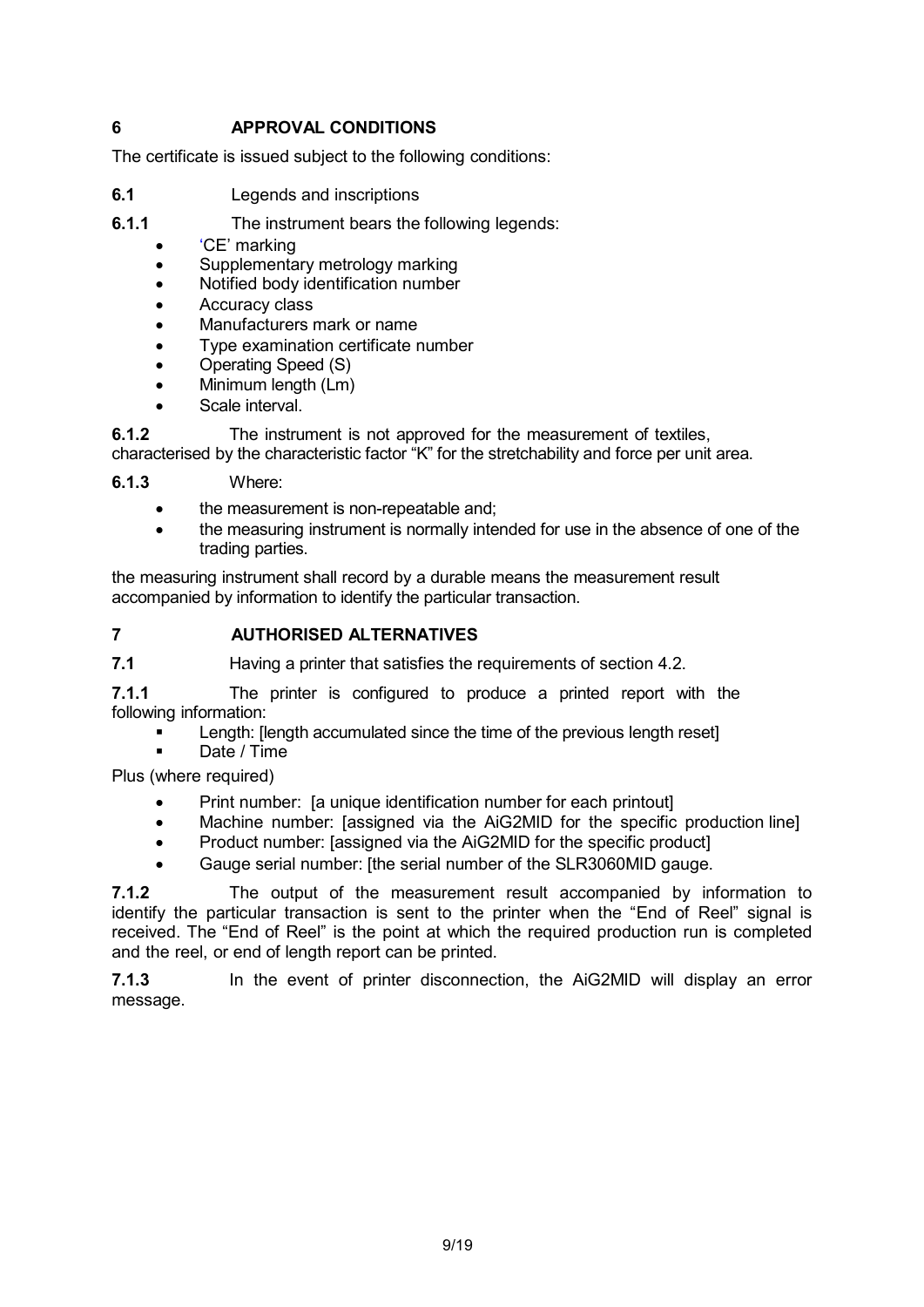**7.2** Having an increased resolution on the AiG2MID display panel of 0.1 mm for length measurements between 0.400 m and 99.999 m. Table 6 below shows when the display readings change.

| <b>Accumulated Length (x)</b> | <b>Typical Display Content</b> | <b>Display Scale Interval</b> |
|-------------------------------|--------------------------------|-------------------------------|
| < 100m                        | 99.9999m                       | 0.1 <sub>mm</sub>             |
| 100m to $<$ 1000m             | 999.999m                       | 1mm                           |
| 1000m to < 10000m             | 9999.99m                       | 10 <sub>mm</sub>              |
| 10000m to < 100000m           | 99999.9m                       | $100$ mm                      |
| 100000m to < 214748m          | 214748m                        | 1000mm                        |
| > 214748m                     | Overflow                       | N/A                           |

#### **Table 6 - resolution display readings**

**7.2.1** Having an updated software version and date of software release:

SLR3060MID Ver.: 2.00 SW Date: 06/05/2013 (format DD/MM/YYYY)

The length measurements determined by the SLR3060MID are maintained by having an internal resolution of 0.1mm throughout the full range of measurement. As measured length is accumulated, it is continuously processed internally at this same resolution, however the scale interval value of the displayed length changes at intervals as shown in Table 6. The maximum measured length is 214748 m.

The data is stored internally (see section 3.4.3) and may also be printed at full internal resolution (3.4.3.1); or displayed at full internal resolution on a computer using PCIS software (3.4.3.2).

**7.3** Having an updated software version and date of software release:

| SLR3060MID: Ver.: 3.00<br>SW Date: | 30/11/2014 (format DD/MM/YYYY) |
|------------------------------------|--------------------------------|
| AIG2MID:                           | Ver.: 2.00                     |
| SW Date:                           | 30/11/2014 (format DD/MM/YYYY) |

The software version and date of software release can be accessed as described in 3.4.1.

#### **8 ILLUSTRATIONS**

- Figure 1 Schematic SLR3060MID
- Figure 2 SLR3060MID gauge Figure 3 AiG2MID display<br>Figure 4 Keypad functions
- Keypad functions
- Figure 5 Position of securing devices
- Figure 6 Alternative AiG2MID display with increased resolution
- Figure 7 Stand-off and Depth of field distance
- Figure 8 Crossed rollers pair guides
- Figure 9 Gauge alignment
- Figure 10 Securing arrangement for interconnecting data wires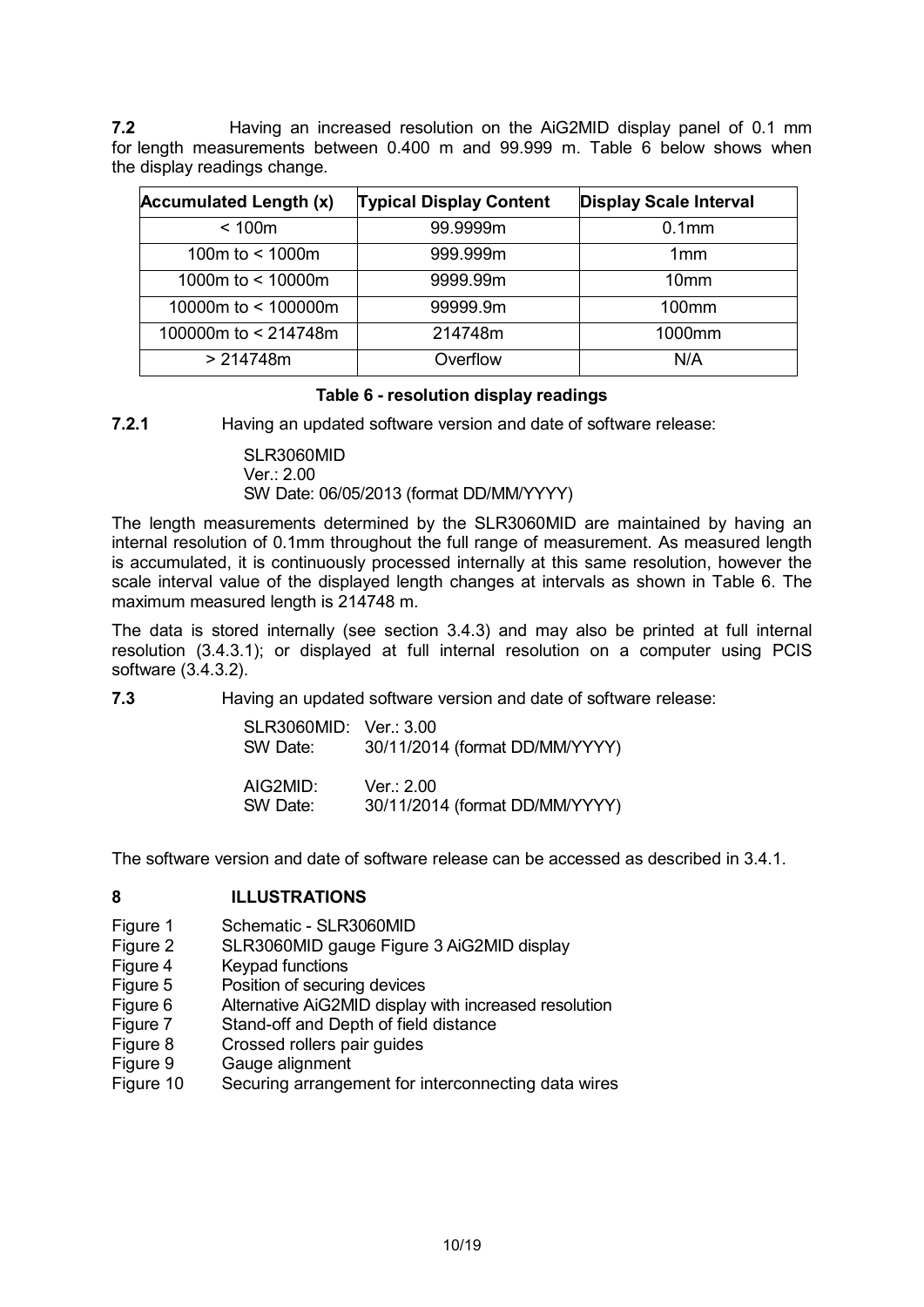#### **9 CERTIFICATE HISTORY**

| <b>DATE</b>       | <b>DESCRIPTION</b>                                                                                                                                                                                                                                                                                                                                                                                                                                                  |
|-------------------|---------------------------------------------------------------------------------------------------------------------------------------------------------------------------------------------------------------------------------------------------------------------------------------------------------------------------------------------------------------------------------------------------------------------------------------------------------------------|
| 31 January 2012   | Type examination certificate first issued.                                                                                                                                                                                                                                                                                                                                                                                                                          |
| 19 September 2013 | Revision 1 issued:                                                                                                                                                                                                                                                                                                                                                                                                                                                  |
|                   | Page 1: Change of Minimum Length<br>(Lm) and Scale interval.                                                                                                                                                                                                                                                                                                                                                                                                        |
|                   | Addition of section 7.2: Increased display<br>resolution.                                                                                                                                                                                                                                                                                                                                                                                                           |
|                   | Addition<br>of Figure 6:<br>Display<br>with<br>increased resolution.                                                                                                                                                                                                                                                                                                                                                                                                |
| 22 December 2014  | Revision 2 issued:                                                                                                                                                                                                                                                                                                                                                                                                                                                  |
|                   | Additional text in section 1<br>Addition of sections 2.1.1, 2.1.2, 2.5.2,<br>2.6, 2.7, 3.5, 7.1.3 and 7.3 to more properly<br>describe the function of the gauge. The<br>software changes in 7.3 reference the<br>following:<br>1.added pulse 1 and 2 rate setting.<br>2.added pulse default changed<br>warning. the SL/SLR won't start to<br>measure speed until user confirmed<br>this warning message.<br>3.software version number and release<br>date changed. |
|                   | Tables have been (re-)numbered Correction<br>to section 2.5.1<br>DB9, CAN<br>DB25 INTERFACE (SLR3060MID<br>LASER Gauge to AiG2MID display<br>module).<br>is replaced by:<br>DB9, CAN (SLR3060MID LASER<br>Gauge to AiG2MID display module<br><b>DB25 INTERFACE.</b><br>Addition of Figures 7, 8 and 9.                                                                                                                                                              |
|                   |                                                                                                                                                                                                                                                                                                                                                                                                                                                                     |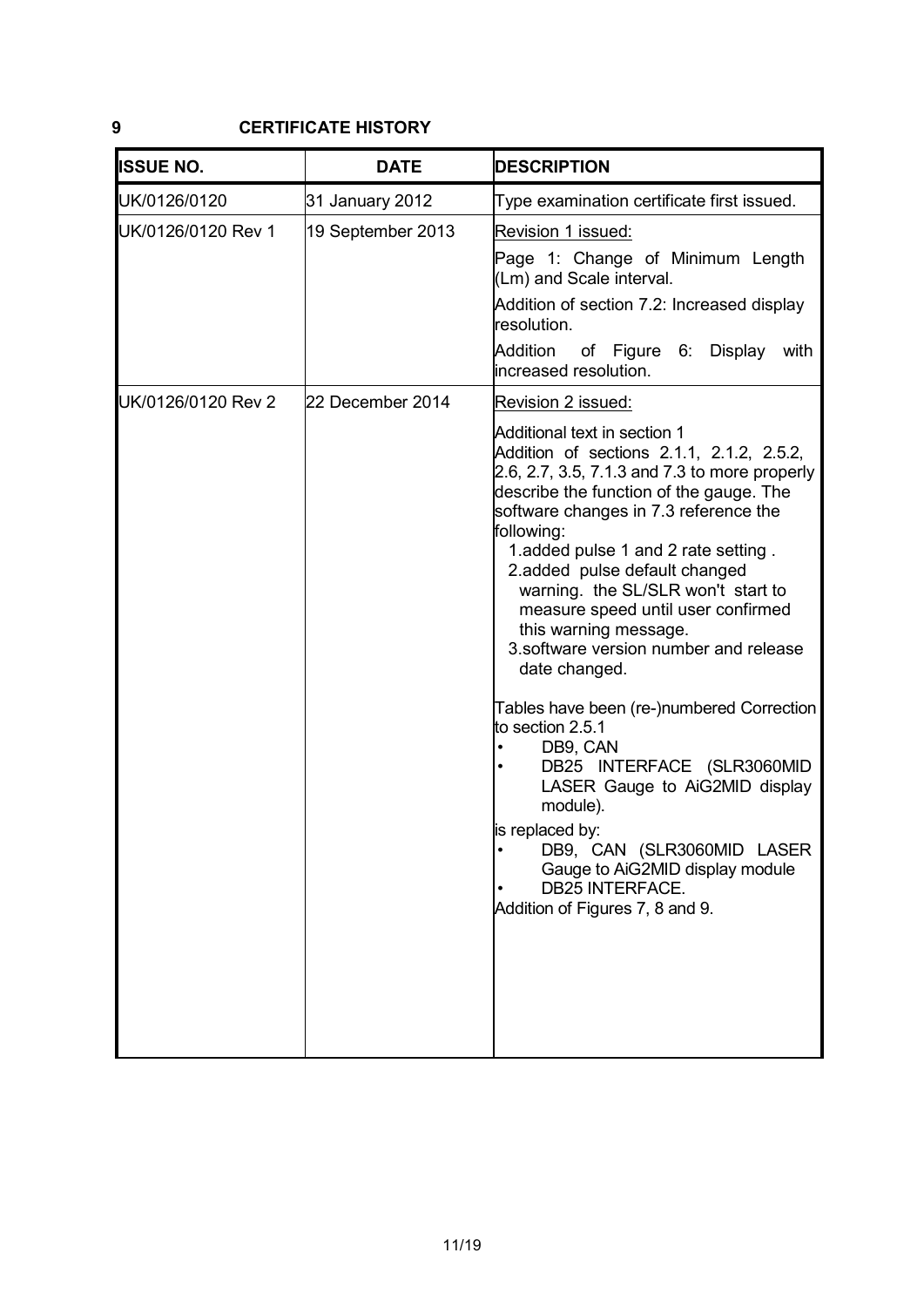| UK/0126/0120 Rev 3 | 11 March 2015    | Revision 3 issued:                                                                                                                                                                     |
|--------------------|------------------|----------------------------------------------------------------------------------------------------------------------------------------------------------------------------------------|
|                    |                  | Amendment of: Section 2.2,                                                                                                                                                             |
|                    |                  | 2nd bullet point: the text "Profibus" is<br>replaced by "Profibus/Eip".                                                                                                                |
|                    |                  | Section 2.5.2 :                                                                                                                                                                        |
|                    |                  | product manual Ref is updated to:<br>SLR3060MID issue 1j".                                                                                                                             |
|                    |                  | Section 7.2, Table 6:                                                                                                                                                                  |
|                    |                  | The value of 999999, in columns<br><b>Accumulated Length (x) and Typical</b><br>Display Content, Is replaced by 214748.                                                                |
|                    |                  | Section 7.2.1:                                                                                                                                                                         |
|                    |                  | The following text is added "however the<br>scale interval value of the displayed length<br>changes at intervals as shown in Table 6.<br>The maximum measured length is 214748<br>m. " |
| UK/0126/0120 Rev 4 | 26 November 2015 | Revision 4 issued:                                                                                                                                                                     |
|                    |                  | Section 2.2 $2^{nd}$ paragraph $2^{nd}$ indent:<br>addition of text "i-BUS" before "failure"                                                                                           |
|                    |                  | Section 2.5.1 2 <sup>nd</sup> indent: "PROFI/EIP" is<br>replaced by "i-BUS"                                                                                                            |
|                    |                  | Section 3.4.3.1 addition of text: "i-BUS"<br>before "interface connection"                                                                                                             |
|                    |                  | Section 5.3 addition of text: "At the final<br>installation, the interconnecting data wires<br>may also be lockwired – see example in<br>Figure 10."                                   |
|                    |                  | Section 7.2.1 $3rd$ paragraph, deletion of<br>text: "Additionally an AiG2MID display<br>module may be used; see section 2.3."                                                          |
|                    |                  | Addition of information in Cert History for<br><b>Revision 2</b>                                                                                                                       |
|                    |                  | Addition of Figure 10                                                                                                                                                                  |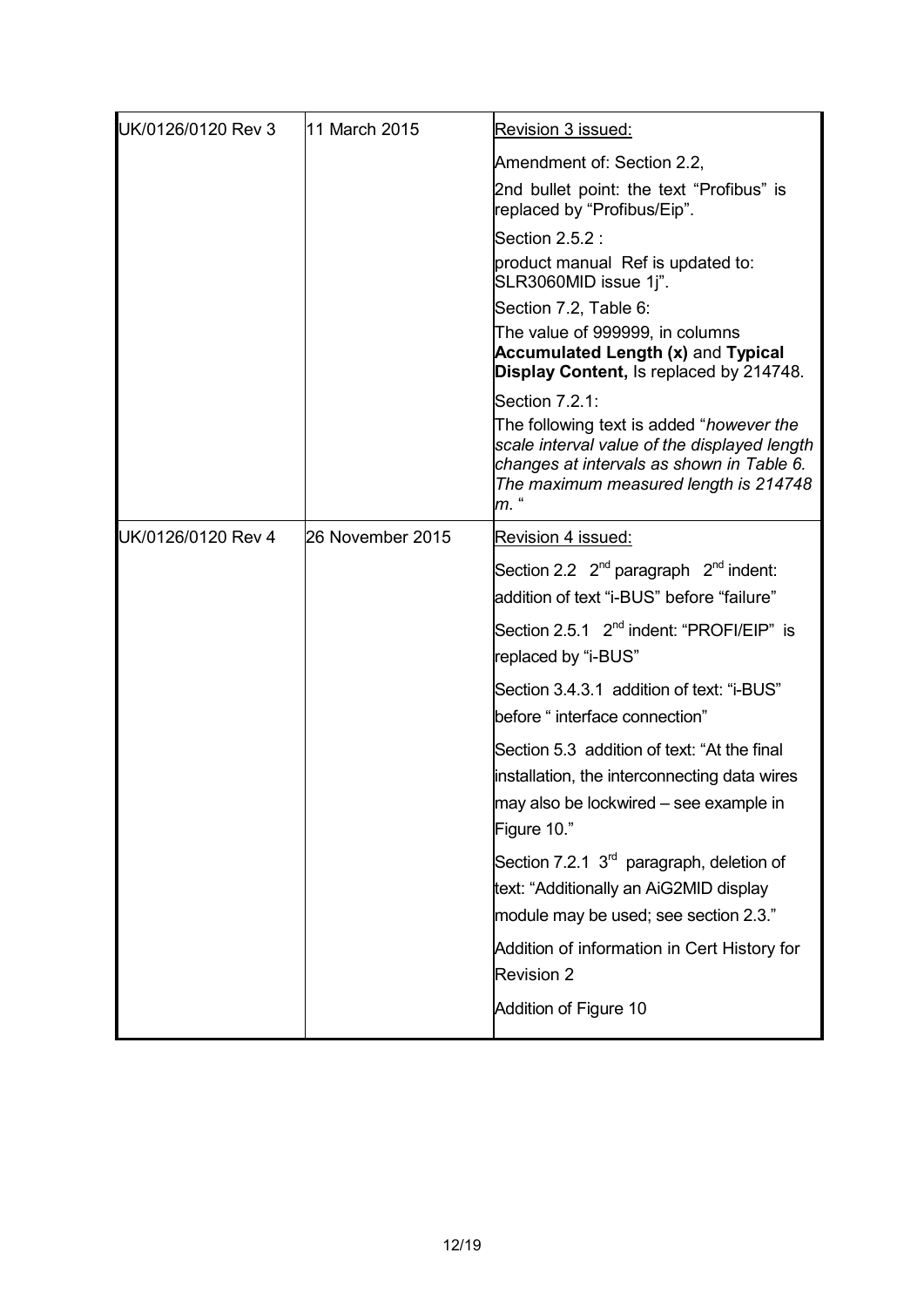

**Figure 1 Schematic - SLR3060MID**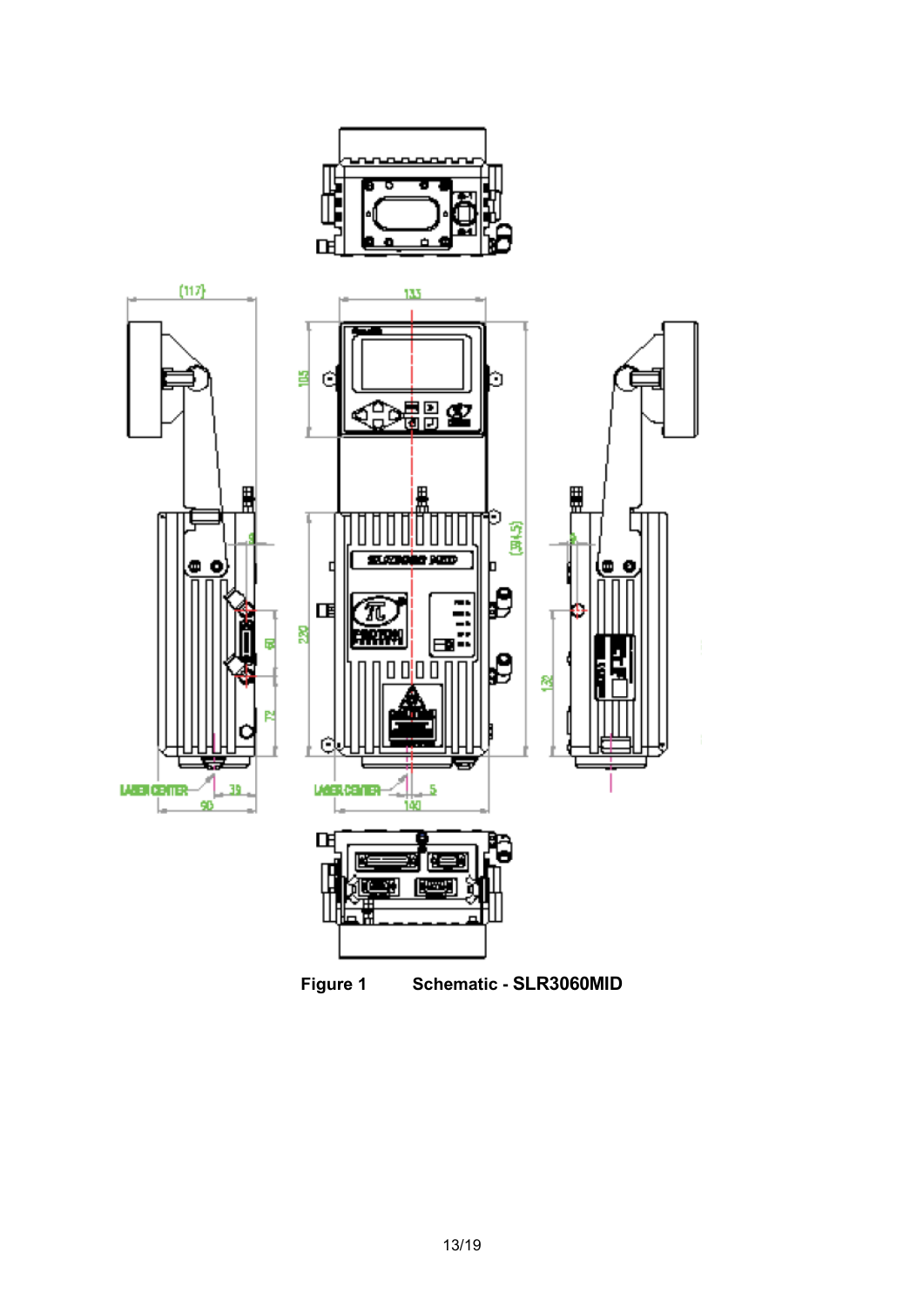

**Figure 2 SLR3060MID gauge**



**Figure 3 AiG2MID display**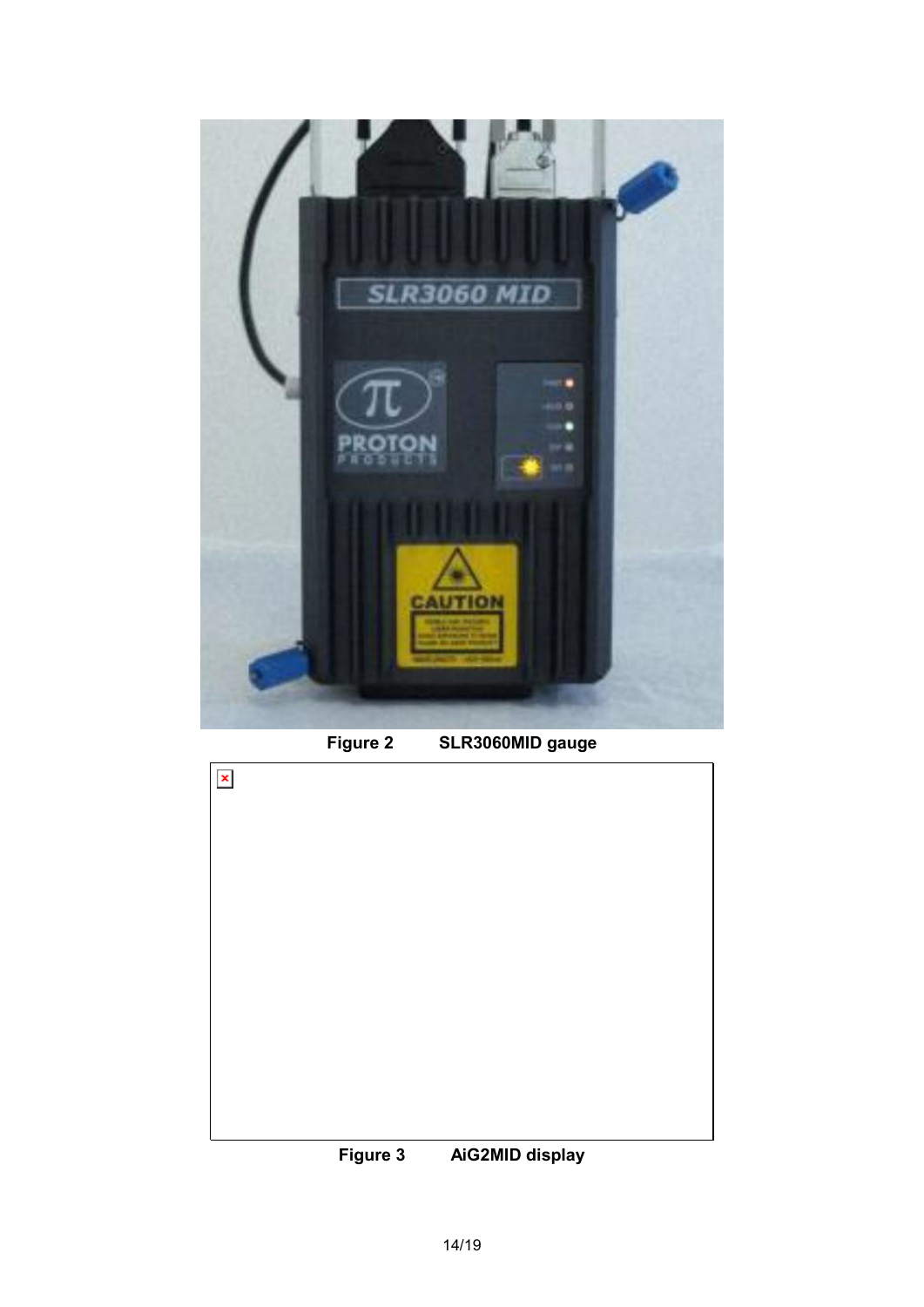| <b>MENU</b> | Go to the Menu page (for a list of parameter groups)                                                                                                                                |
|-------------|-------------------------------------------------------------------------------------------------------------------------------------------------------------------------------------|
|             | 'Page key'<br>Step through the pages of a parameter group. After last page it returns to page 1<br>of that group.                                                                   |
|             | Go to the Length & Speed display page (home page)                                                                                                                                   |
|             | Select a group: When highlighted on the menu, go to page 1 of that group                                                                                                            |
|             | When an option is highlighted: show option screen                                                                                                                                   |
|             | In the parameter change sequence: save value and move to the next value                                                                                                             |
|             | Step right or left between digits and functions.<br>Press together once for an instant to reset length to zero.<br>Press together and hold for 5s to reset the reel number to zero. |
|             | Increase or decrease the value of digits when altering parameters and presets<br>Step up & down through menus.<br>Step up & down through options for fixed-option parameters        |

Figure 4 **Keypad – functions**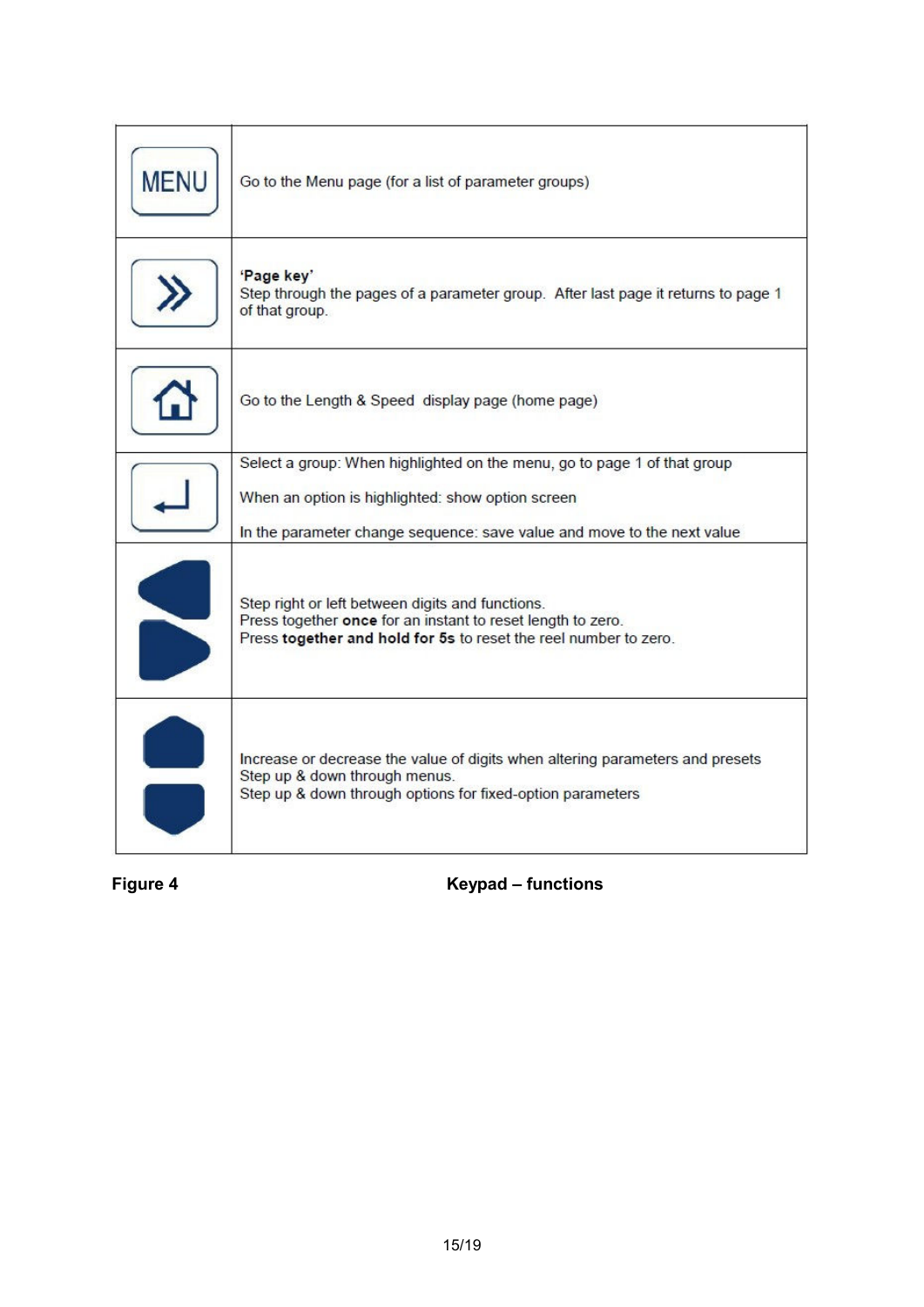



Left side of Indicator **Right side of Indicator** Right side of Indicator





Top of Gauge **Bottom** of gauge

**Figure 5 Position of securing devices**



**Figure 6 Alternative AiG2MID display with increased resolution**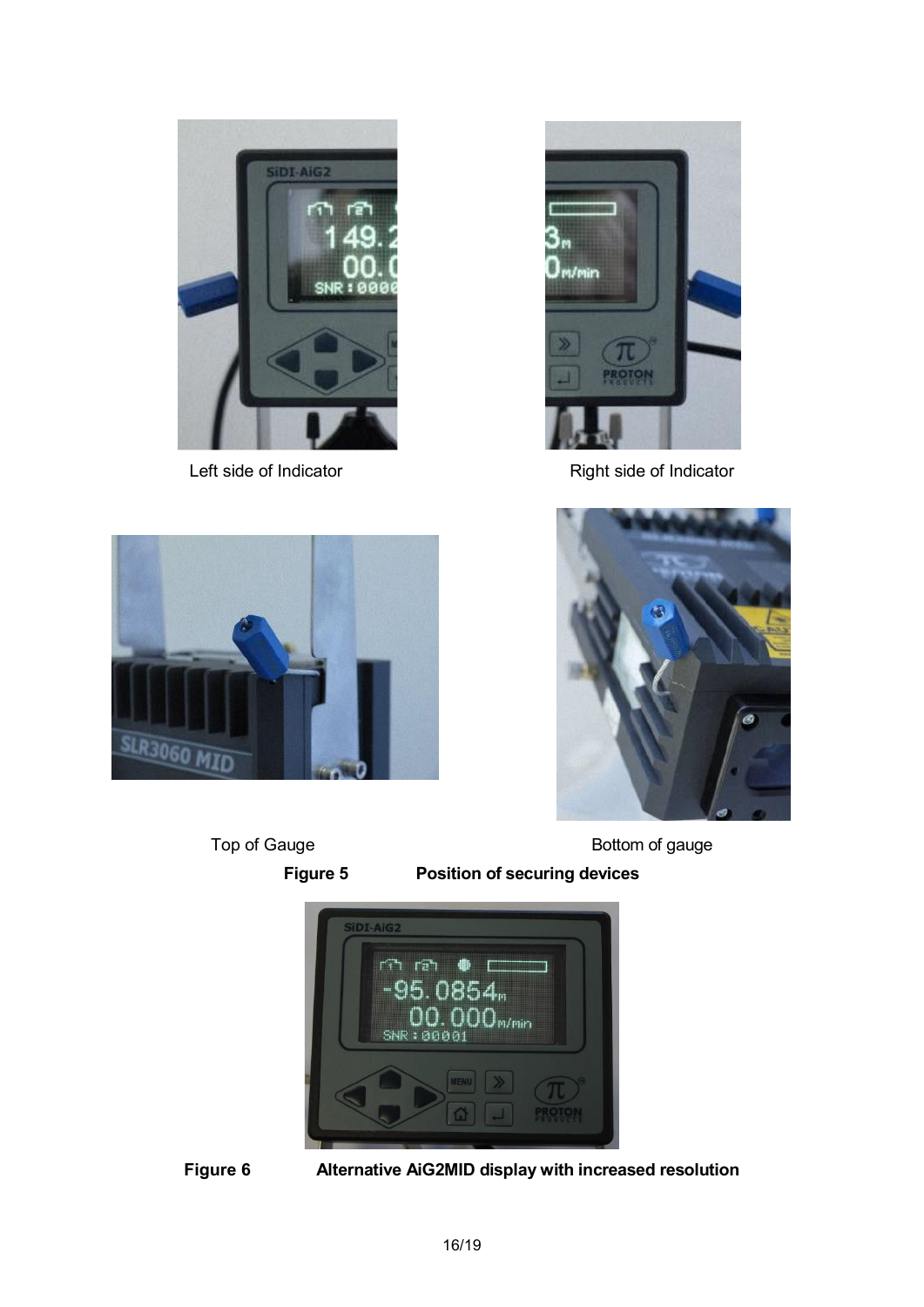



Depth of field – the area within which a product can be measured





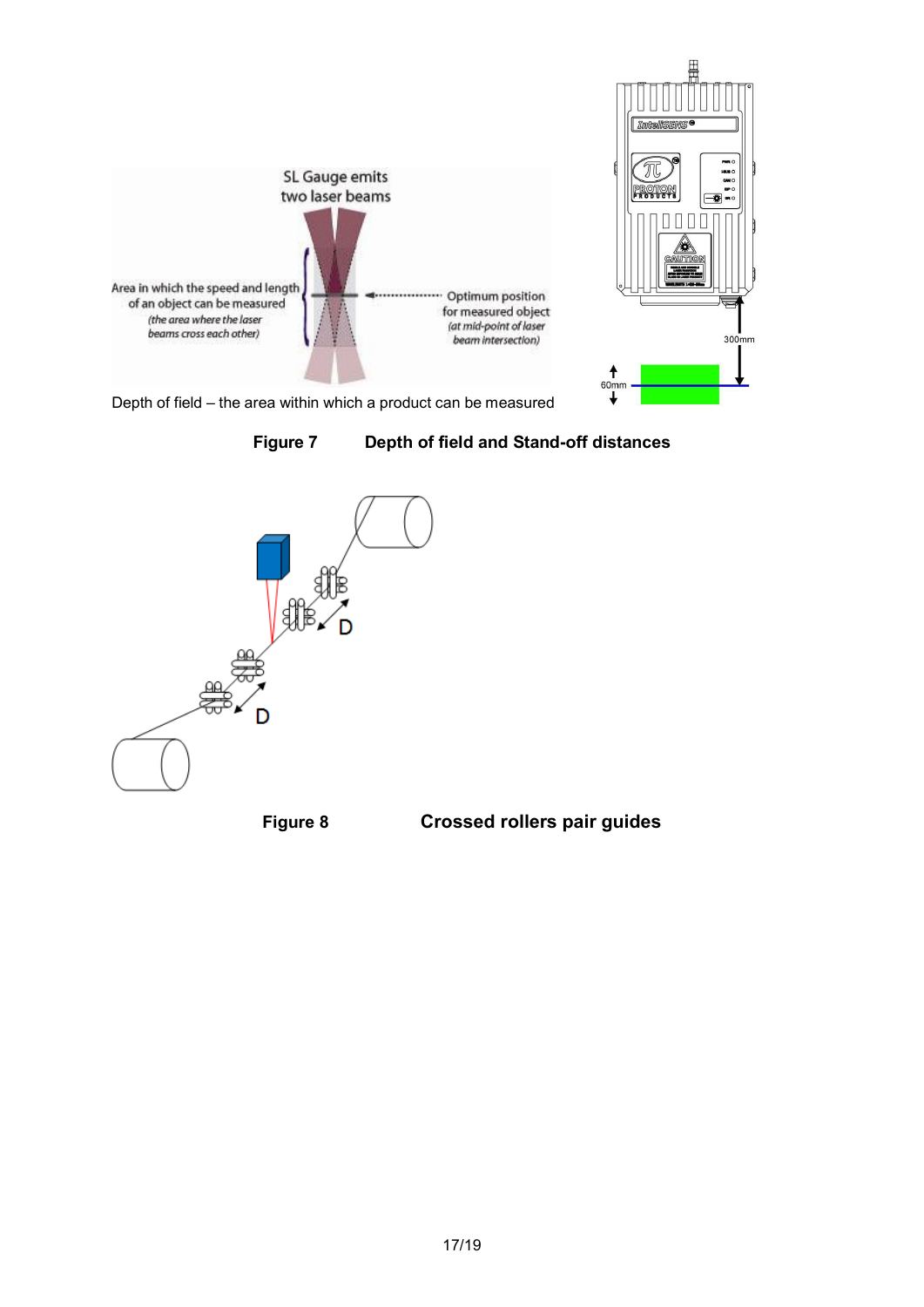

**Figure 9 Gauge Alignment**